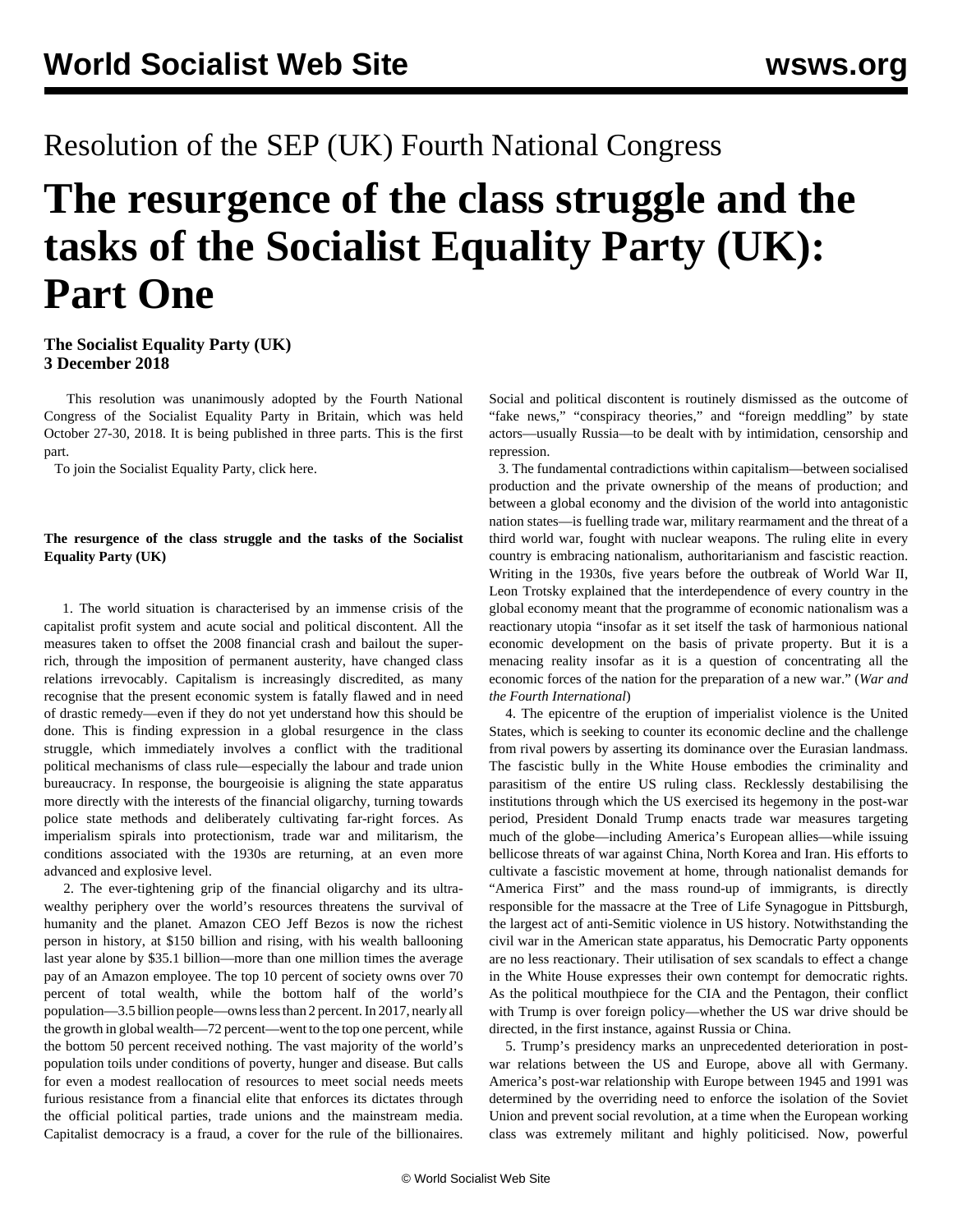tendencies within the US ruling elite have concluded that the dissolution of the Soviet Union means there is no longer any reason to prop up the European bourgeoisie, who are viewed as strategic competitors and rivals. Trump praised Britain's decision to exit from the European Union (EU), which he denounced as a vehicle for German domination, declaring the NATO alliance "obsolete." Regardless of the notes of caution by leading Democrats, the US is being objectively driven into conflict with Europe as it seeks to counter the threat to its global hegemony posed by the rise of China and other rivals.

 6. The European ruling elites are responding to this geostrategic shift by preparing their own challenge to the US, seeking an end to their military subordination to Washington. German Foreign Minister Heiko Maas (Social Democratic Party) says it is necessary to recalibrate the NATO alliance and build the EU as a counterweight to the US. French President Macron and German Chancellor Merkel agree that the US can no longer be relied on as an ally and have called for the development of a "genuinely European army" to protect European interests. However, their ability to formulate such a coordinated response is undermined by the deepening of national antagonisms, which the EU only held in abeyance but never overcame. The corollary of Trump's "America First" agenda is demands to put "Britain First," "Germany First" and "France First," portending the fracturing of Europe into competing power blocs.

 7. The project of European unification under capitalism is being stripped of its liberal pretensions. Right-wing movements are being assembled as a shock force against the working class, and the doors of state office thrown open to the likes of the Alternative for Germany (AfD) and Italy's Lega. Seven decades after the death of Hitler, the fascistic AfD is the main opposition party in the German parliament. Despite receiving just 12.6 percent of the vote, it sets the tone in federal politics, while its supporters physically attack immigrants, Muslims and Jews with impunity, because of the tacit support of the Grand Coalition and the highest echelons of the state. In Poland, the government marches alongside neo-Nazis, while in France, President Macron pays tribute to the leader of the Nazi collaborationist Vichy regime, Marshal Pétain. Alongside the attack on workers' jobs, wages and living standards goes the brutal reinforcement of national borders, as migrants fleeing unending wars of western intervention are left to drown in the Mediterranean or herded into prisoncamps. The official parties and media pollute society with the poison of anti-immigrant and anti-Muslim xenophobia, while demanding an increase in military budgets.

 8. Brexit was only an initial expression of this disintegration of the postwar European order. Having seized on the 2016 referendum to try and settle a factional conflict within the right-wing of the Tory Party and its fringes, the unexpected vote to leave the EU has provoked an existential crisis for the British bourgeoisie. Throughout the post-war period, the ruling elite sought to offset the decline of Empire through the transatlantic alliance, acting as a bridge between the US and Europe, at the centre of which was NATO. The growing divide between Washington and Europe's capitals—especially Berlin—means this balance can no longer be sustained. Whatever their differences over foreign policy, all factions of the ruling class and its political parties are united in their determination to try and resolve this crisis through a ratcheting up of militarism, paid for by the gutting of social and democratic rights. The fate of the working class, not only in Britain, but across Europe, once again hangs in the balance. The continent that was the crucible for two world wars and the extermination of European Jewry is once again being torn asunder.

 9. These conditions are driving forward a renewed interest in socialism, which the ruling elites believed they had banished to the history books, thanks to the crimes of Stalinism and the dissolution of the Soviet Union. Internationally, the decades-long suppression of the class struggle is being challenged by a revival of militant protests and strikes. This includes antiausterity protests in Iran, strikes throughout China, India, Latin America and the Middle East, and state-wide action by educators in the US. In Europe, coordinated walk-outs by Ryanair and Amazon workers express the elemental striving by the working class to internationalise its struggle against global corporations. In Britain, after industrial disputes hit a record low in 2017, this year saw a spate of actions, including by rail workers, lecturers and council employees, and a doubling of disputes in the private sector to a 20-year high. The greatest threat to the bourgeoisie and its plans is the development of the political understanding, in wide sections of the working class, above all the youth, that its enemy is the entire capitalist system.

 10. Whether the working class can rise to its historic task of socialist revolution in time, or be crushed by reaction, will be decided in the course of the class struggle. The decisive role will be played by the Marxist party. In its resolution, "The resurgence of the class struggle and the Tasks of the Socialist Equality Party," the Fifth National Congress of the SEP (US) recognised:

 *The relation between the objective crisis of the global capitalist system and the class consciousness of the working class is not static, but dynamic. There will be no shortage of explosive events—above all, those arising out of the actual experience of class conflict—that will undermine traditional beliefs and radicalize social consciousness. Only a Marxist party, conditioned by theoretical insight and historical knowledge, can detect, analyze and prepare for the deep-rooted processes that will "suddenly" assume the form of mass revolutionary struggles. The task of the revolutionary party, therefore, is not to speculate as to whether a revolutionary movement can be built. What can and cannot be achieved will be determined in struggle…*

 *Within this historical situation, the revolutionary party is itself an immense factor in determining the outcome of the objective crisis. An evaluation of the objective situation and realistic appraisal of political possibilities, which excludes the impact of the intervention of the revolutionary party, is utterly alien to Marxism. The Marxist revolutionary party does not merely comment on events, it participates in the events that it analyzes, and, through its leadership in the struggle for workers' power and socialism, strives to change the world.*

#### **The 80th anniversary of the Fourth International**

 11. The fight for a socialist alternative to the prevailing capitalist chaos must be informed by historical knowledge. The answer to questions such as "What is socialism? Can it be achieved, and by what methods?" requires an understanding of the strategic lessons of the 20th century. At the centre of the Socialist Equality Party's active intervention in the class struggle, therefore, must be educating workers and youth in the history of the Fourth International, founded 80 years ago in September 1938 by Leon Trotsky, to take forward the struggle for world socialism against Stalinism, Social Democracy and all forms of pseudo-left politics. Trotskyism is the Marxism of the 21st century, led for 65 years by the International Committee of the Fourth International (ICFI). Contained in its history and in the programme and perspective of the ICFI are all the essential prerequisites for international socialist revolution.

 12. The founding document of the Fourth International, *The Transitional Programme*, began by insisting, "The world political situation as a whole is chiefly characterized by a historical crisis of the leadership of the proletariat." The struggle for the Fourth International was precipitated by the most terrible event of the 20th century—the coming to power of fascism in Germany. Its formation was prepared by the struggle initiated by Trotsky in 1923, with the formation of the Left Opposition to oppose the bureaucratic degeneration of the Bolshevik Party and the Soviet regime. Under the anti-Marxist banner of building "socialism in one country," the Stalinist bureaucracy subordinated the fight for world socialism to the defence of its own material interests and privileges. Trotsky's struggle assumed international dimensions as Stalin's disastrous policies led to defeats, including the British General Strike in